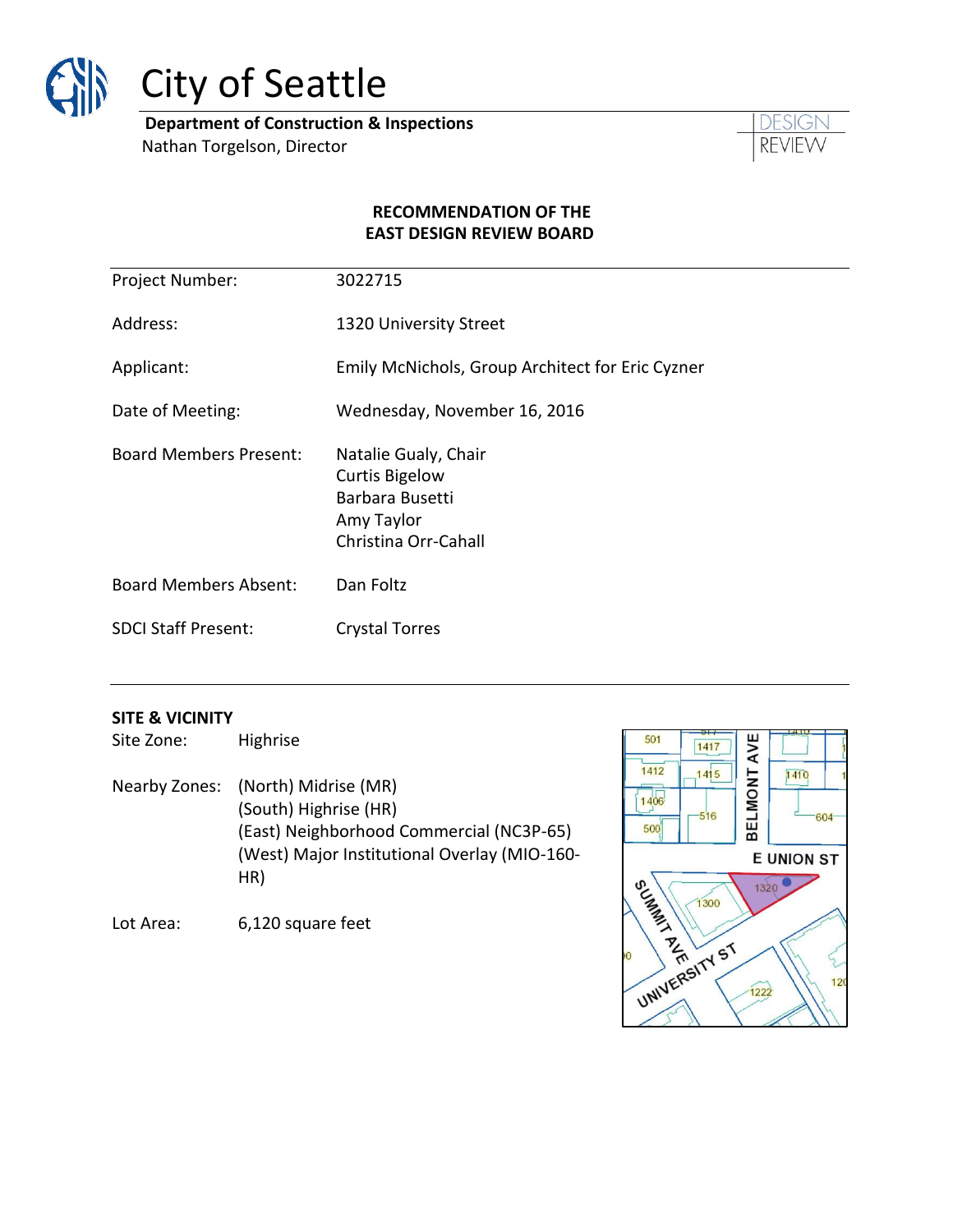## **Current Development:**

The corner triangular shaped lot currently contains a one-story building with parking lot.

## **Surrounding Development and Neighborhood Character:**

The site is located at the intersection of East Union Street and University Street within the First Hill Neighborhood, a block south of Pike Street. This site is also located within the First Hill Public Realm Action Plan area, which calls out University Street as a neighborhood greenway. Adjacent to the project site is a temporary pavement park which is anticipated to undergo improvements simultaneously with redevelopment of the project site. The predominate architecture of the neighborhood is 4-6 story mid-rise apartment buildings with a 12+ story high-rise residential tower located directly to the SW of the site. This high-rise building is the only other structure on the small triangular block shared with the project site. The neighborhood is a mix of turn-of-the century architecture alongside mid 1980s residential development. Primary use of materials consists of unreinforced masonry, brick, stucco, and painted concrete. The lots across the street (E. Union Street) of the project site to the North are zoned MR (mid-rise). All other adjacent sites to the West, East, and South of the project site are zoned HR (high-rise). There are several structures in the neighborhood with Historic Landmark status, the closest being the *Northwest School* one block to the west and the *Old Fire Station No. 25* one block to the East.

#### **Access:**

Existing vehicular access is from both East Union Street and University Street. The proposed plan will include 12 below-grade parking spaces with access along Union Street.

#### **PROJECT DESCRIPTION**

The applicant is proposing a 7-story, 36-unit apartment building with retail on the ground floor and mezzanine space.

The design packet includes materials presented at the meeting, and is available online by entering the project number (3022715) at this website: [http://www.seattle.gov/DPD/aboutus/news/events/DesignReview/SearchPastReviews/default.a](http://www.seattle.gov/DPD/aboutus/news/events/DesignReview/SearchPastReviews/default.aspx) [spx](http://www.seattle.gov/DPD/aboutus/news/events/DesignReview/SearchPastReviews/default.aspx)

The packet is also available to view in the file, by contacting the Public Resource Center at SDCI:

**Mailing Public Resource Center Address:** 700 Fifth Ave., Suite 2000 P.O. Box 34019 Seattle, WA 98124-4019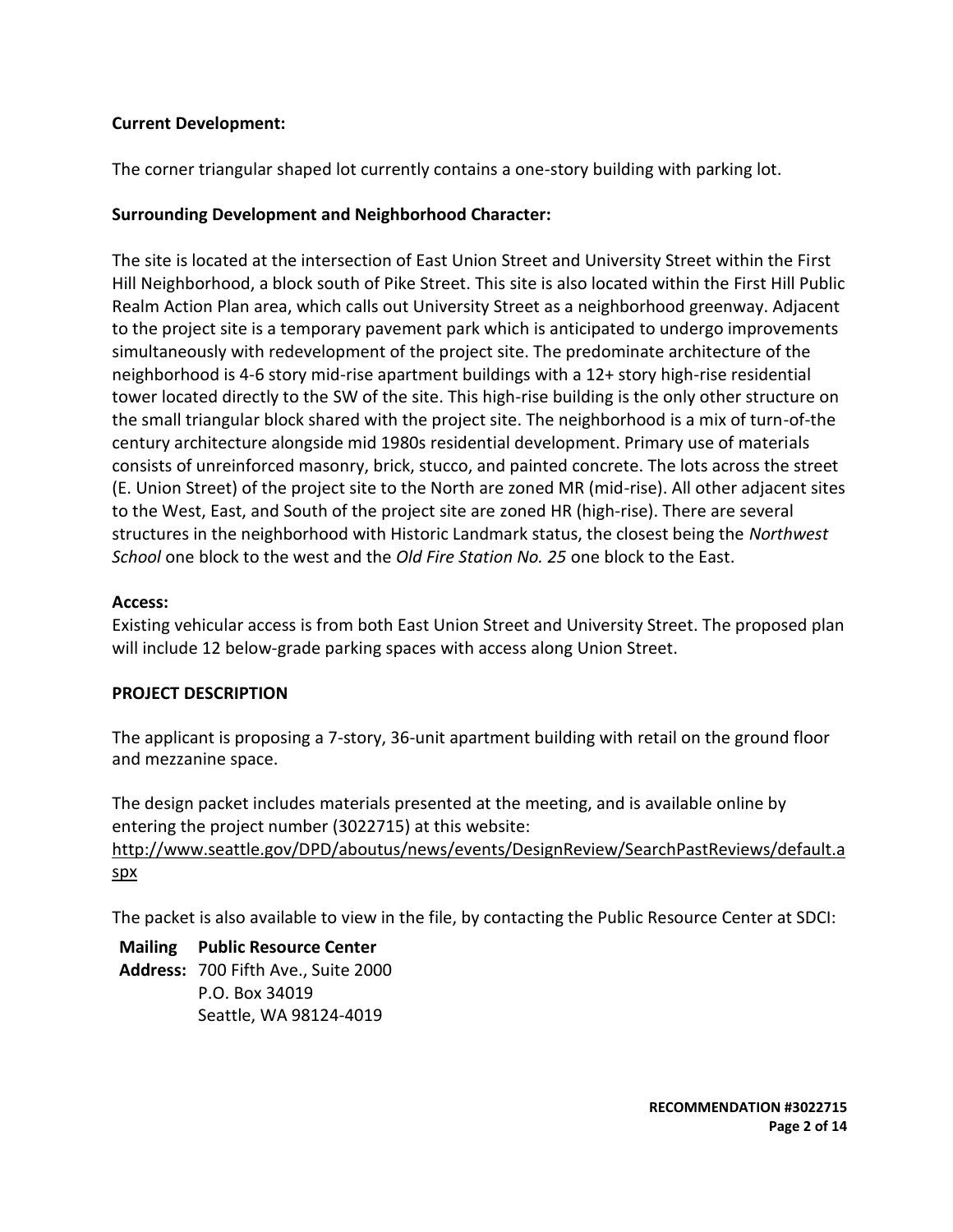#### **Email:** [PRC@seattle.gov](mailto:PRC@seattle.gov)

#### **EARLY DESIGN GUIDANCE March 9, 2016**

#### **PUBLIC COMMENT**

- City Staff member Lyle Bicknell (Office of Planning and Community Development) and Susan McLaughlin (Seattle Department of Transportation (SDOT) have been involved with the development of the adjacent pavement park and expressed support for the redevelopment of the project site and adjacent pavement park into more of a pocket park; and encouraged the applicant to continue to work with SDOT on coordinating redevelopment of the pavement park.
- Expressed support for the overall design and project
- Suggested using materials such as brick or masonry to create more compatibility with surrounding historic buildings
- Concerned related to the safety and security of the adjacent park space
- Asked that blank walls along visible street be avoided.
- Concerned with construction related parking impacts.
- Concerned with noise related to the commercial/retail spaces
- Suggested removing parking to discourage use of personal automobiles
- Concerned with shadow impacts from the proposed building
- Concerned with creating a canyon on the southern edge of the site adjacent to the neighboring tower which could potentially create an echoing condition, a wind tunnel, and impacts building safety.

All public comments submitted in writing for this project can be viewed using the following link and entering the project number:<http://web6.seattle.gov/dpd/edms/>

#### **PRIORITIES & BOARD RECOMMENDATIONS**

After visiting the site, considering the analysis of the site and context provided by the proponents, and hearing public comment, the Design Review Board members provided the following siting and design guidance.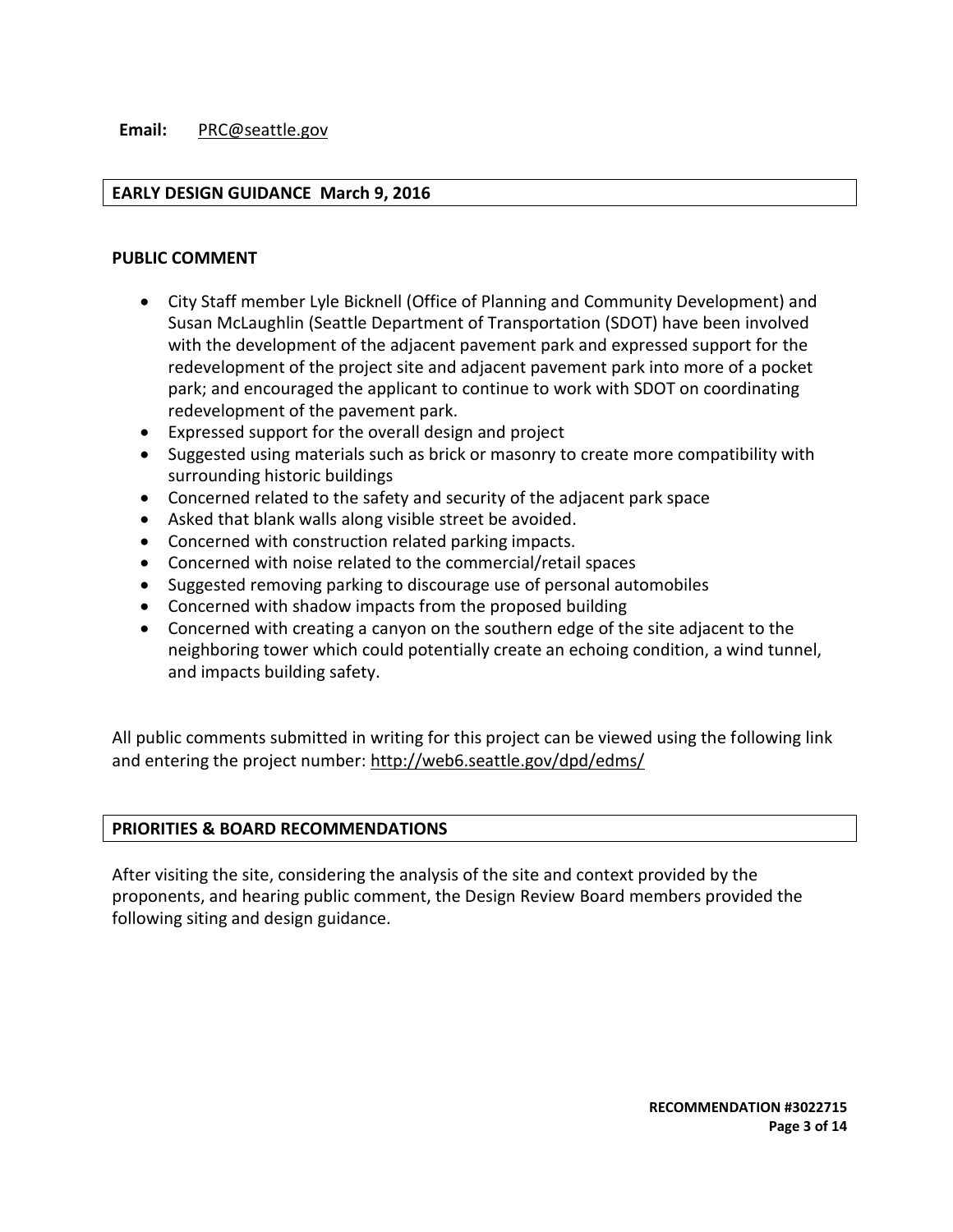# **EARLY DESIGN GUIDANCE March 9, 2016**

# **1. Height, Bulk, Scale/Massing and Design**

The Board expressed preliminary support for preferred massing option, as the preferred option reduces the height to create further compatibility with the surrounding neighborhood.

- a. The Board discussed the importance of designing a highly transparent ground floor to create a visual connection to the public realm and reducing the perceived bulk at the ground floor level as well as creating "eyes on the street" and adjacent park. **DC3-B; PL2-B**
- b. The Board stressed the importance of applying secondary architectural detailing in combination with the fenestration and windows to add depth and articulate the façade above the ground. **DC2-A; DC2-B-1, DC2-C-1; DC2-C-2; DC2-C-3**
- c. The Board noted many of the buildings in the surrounding area are built to the property line or with minimal setback. Although the Board acknowledge contribution of the massing to the creation of a strong street edge, the requested departures warranted further discussion to ensure the bulk and scale of the proposed massing would be compatible with the context. Please see departure section on page 10. **CS2-A-1; CS2-B-1**
- **2. Street Level.** The Board was pleased with the early direction of the street level design and emphasized the importance of:
	- a. Highly transparent and porous retail/commercial edge. **CS2-B-2; PL2-B-3; PL3-C**
	- b. Maintaining floor to ceiling glazing as the project proceeds to create a perceived setback and blurring public/private space. **CS2-B-2; PL2-B-3; PL3-C**
	- c. Providing overhangs along both streets to further enhance the building's connection to the public space. **PL3-A-4**
	- d. The Board also discussed opportunities for smaller retail/commercial spaces, as well as a larger restaurant, to further activate the retail/commercial edge i.e. walk-up window opportunities.
	- e. The Board further discussed supporting the ground floor departure as it relates to the building's surrounding context, noting many of the buildings within the surrounding context are built up to the property line. **CS2-D-1**
	- f. The Board unanimously agreed the location of service uses and parking entry, as it relates to the reduced setback, should be further resolved (see Parking and Services comments page 4).

# **3. Materials.**

a. A majority of the Board supported the proposed materials, including: concrete, steel, wood soffit at the entries, wood panels, and glass along the ground floor. **CS3-A-1; CS3-A-3; DC4-A**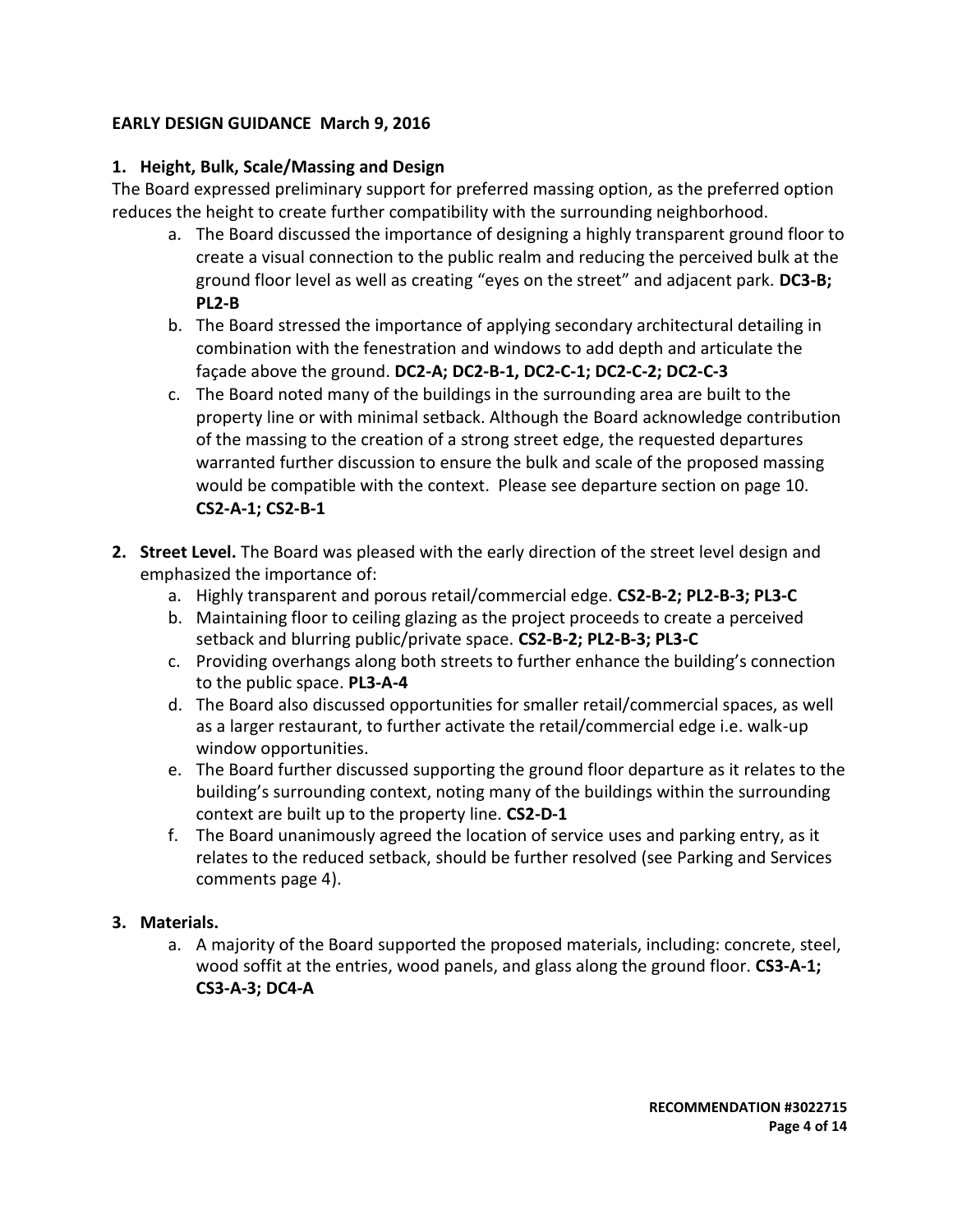- b. The Board strongly recommended the applicant apply materials to the residential portion of the building which will reinforce the character of the neighborhood. **CS3-A-1; CS3-A-3; DC4-A**
- c. The Board also acknowledge the public comments related to the proposed materials. Public comments echoed the Board's discussion of selecting an appropriate material palette to create legible texture and residential scale more compatible with the neighborhood context, than the currently proposed large panels.
- d. The Board directed the applicant to further resolve the materials above the ground floor and requested more information on proposed materials including precedent images and character sketches.

# **4. Parking and Service Uses**

- **a.** The Board unanimously agreed that the parking entrance along Union Street and service uses along University Street would need to be further resolved at the Recommendation meeting, especially as related to the departure. **DC1-B; DC1-C**
- **b.** Analysis is required to understand the functionality and pedestrian experience, as well as, impacts to the façade design.
- **c.** The Board requested more information including character sketches, precedent images, and street level perspectives to better evaluate both the parking entry and location of service uses.
- **5. Exceptional Tree.** The Board unanimously expressed preliminary support for removal of the Exceptional Tree granted provided that Landscape/hardscape along the sidewalks and adjacent related pocket-park are well integrated into the site design and developed simultaneously with the building. **CS2-B-3**
- **6. Landscape/Pocket Park**. Although the scope of the Design Review Board is limited to the project site, the integration of the park design and building warranted general feedback from the Board as it relates to the overall site design.
	- a. The Board supported an integrated design between the building, sidewalk, and park; blurring the public and private spaces. **CS2-A; PL1-A-1; PL1-A-2; PL1-B-3; DC3-B; DC3-C; DC4-D**
	- b. A majority of the Board expressed enthusiasm related to development of park. However, the Board had the following concerns regarding the park design:
		- i. Maintain the perception of the park as public.
		- ii. Select park furniture and overhead coverings. Specifically, that large overhead canopies may not be appropriate at this park site as it relates to safety and security.
		- iii. Create a clear and functional bike path connection.
		- iv. Compensate for the removal of the Exceptional Tree by planting a significant tree within the park space.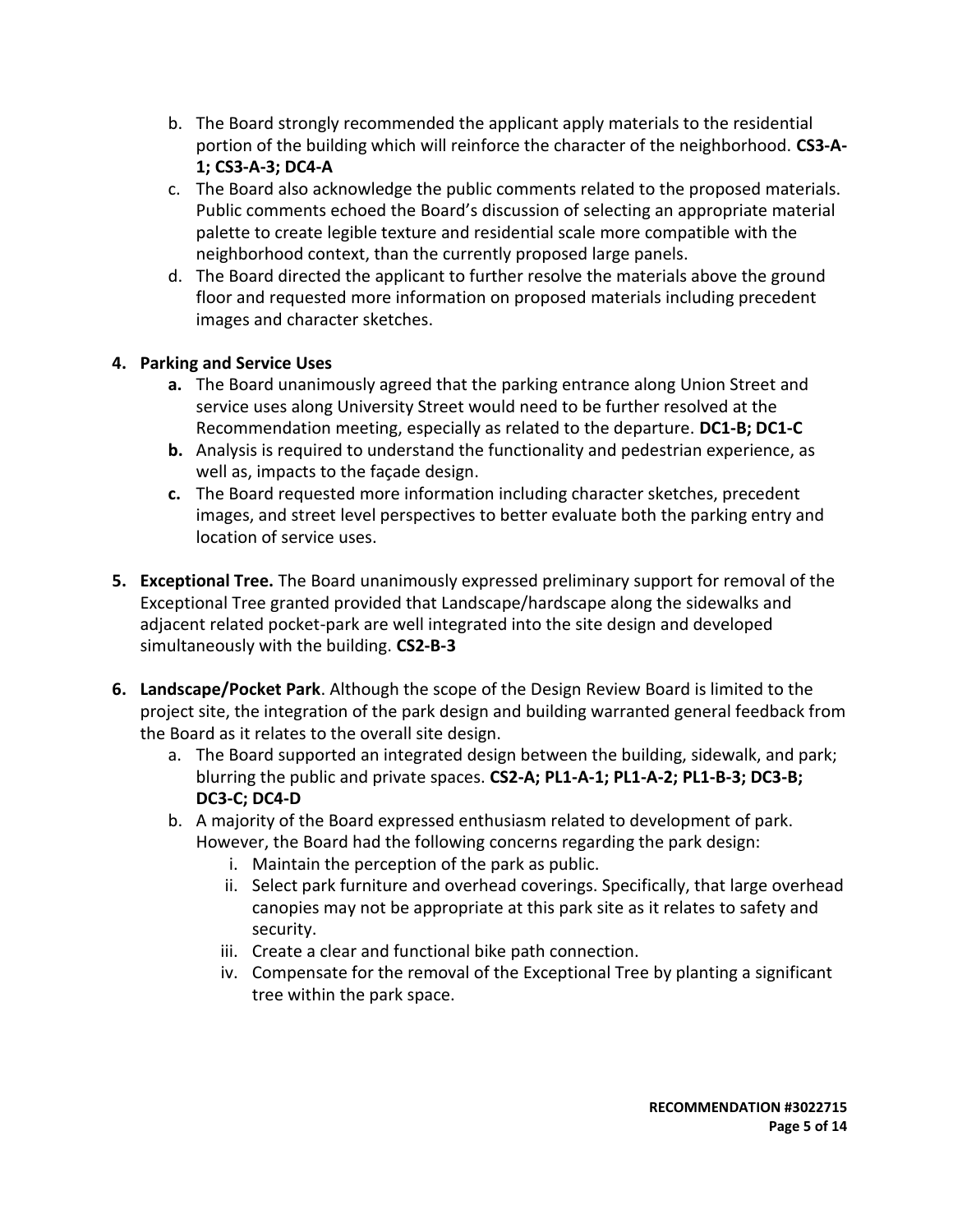#### **RECOMMENDATION November 16, 2016**

#### **PUBLIC COMMENT**

The following public comments were offered at this meeting:

- Complemented the design team on connecting with the neighborhood groups.
- Supported the design commenting on the potential of the building to fit in with neighborhood and encouraged use of brick to further tie into neighborhood fabric.
- Encouraged traditional size red brick, stating that the larger grey brick tile clashes with neighborhood architecture.
- Supported not using covered structures in the park area stating the proposed structures offered shade in the summer but not weather protection, which could encourage loitering.
- Supported accommodation of comfortable seating in the park area.
- Concerned with the location of the window and impacts on adjacent building on the southwest corner
- Commended design team for collaborative initiative taken by the design team in developing the pavement park and working with First Hill Improvement Association.

All public comments submitted in writing for this project can be viewed using the following link and entering the project number:<http://web6.seattle.gov/dpd/edms/>

# **PRIORITIES & BOARD RECOMMENDATIONS**

After visiting the site, considering the analysis of the site and context provided by the proponents, and hearing public comment, the Design Review Board members provided the following siting and design guidance.

#### **1. Design and Materials/Façade Composition:**

- a. Th Board remained supportive of the general form of the massing and relationship of the ground floor to the street, as well as the efforts made to improve the public realm related to the adjacent pavement park. **CS2-B, CS2-C, CS2-D, PL3-C, DC3**
- b. The Board discussed the design evolution from EDG to now, commenting the presented design at REC had gotten busier with many changes in planes rather than the simple rhythm the Board reviewed at EDG which seemed to reflect more strongly the neighborhood character. **CS3-A-3, DC2-B**
- c. The Board commended the design team on the thoughtful selection of materials. The Board was supportive of the board form concrete base and prow, dark weathered steel (as shown at REC meeting), and brick material. Overall the Board was supportive of the strong material palette, however commented that the materials seemed to be competing and conflicting. **DC2-D, DC4-A**
- d. The Board further discussed concerns related to the execution of material application. The Board commented that the relationship of the ground level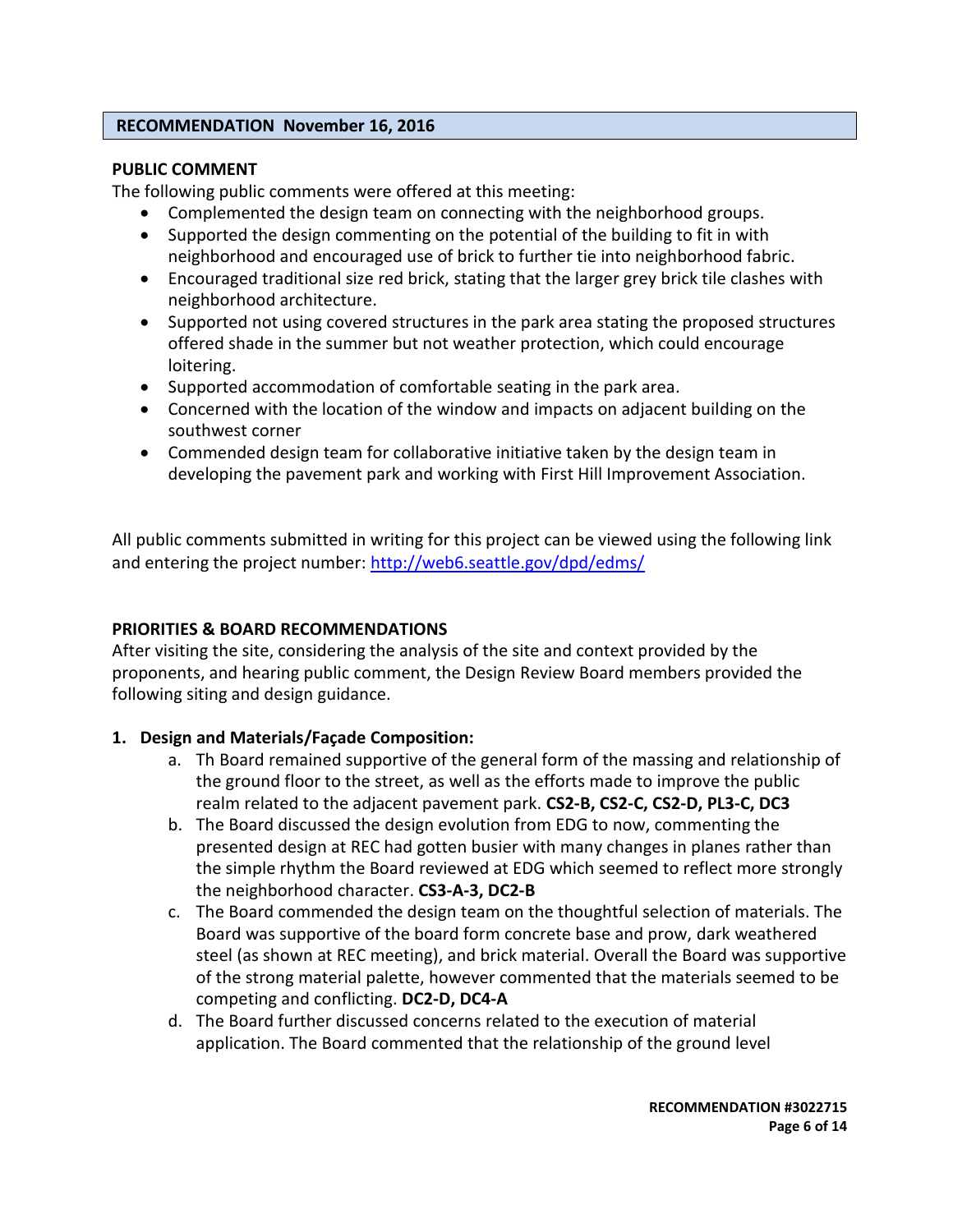expression and upper stories needed to be further resolved. As presented the strong horizontality of the concrete form and stacked-bond brick seemed to be conflicting. **DC2-D, DC4-A**

- e. The Board further discussed the brick application and recommended several changes to better reflect the use of brick in the neighborhood and to aid in resolving the relationship of the lower to upper stories. The Board recommended the following condition:
	- i. Use smaller scale traditional brick rather than tile sized presented at REC **DC4- A**
	- ii. Use running bond **DC4-A**
	- iii. Explore a lighter color **DC4-A**
- f. The Board agreed that resolving the brick application would help resolve the material hierarchy and the disconnect of the base and upper stories. **DC2-B, DC4-A**

# **2. Retail Openings**

- a. The Board was supportive of the highly transparent ground floor and roll-up retail windows. **PL3-C**
- b. The Board supported the additional full height retail entry proposed on Alternative 3 of page 23B. **PL3-A**
- **3. Landscape/Pocket Park**. Although the scope of the Design Review Board is limited to the project site, the integration of the park design and building warranted general feedback from the Board as it relates to the overall site design. **CS2-A; PL1-A-1; PL1-A-2; PL1-B-3; DC3-B;**

# **DC3-C; DC4-D**

- a. The Board commended design team on thoughtful site design and interweaving the sidewalk with the park design. The Board echoed the public's comments which supported the use of fixed features that offered shade, while also deterring loitering.
- b. The Board recommended consideration for noise buffering along residential edges of the roof top amenity area. **CS2-D-5**

# **4. Signage.**

- a. The Board felt that the retail tenants should have flexibility to design signage which reflected the character of the tenant. **DC4-B**
- b. The Board commented permanent building signage should reflect the overall palette and complement the building design. **DC4-B**

# **DEVELOPMENT STANDARD DEPARTURES**

The Board's recommendation on the requested departure(s) will be based on the departure's potential to help the project better meet these design guidelines priorities and achieve a better overall project design than could be achieved without the departure(s). The Board's recommendation will be reserved until the final Board meeting.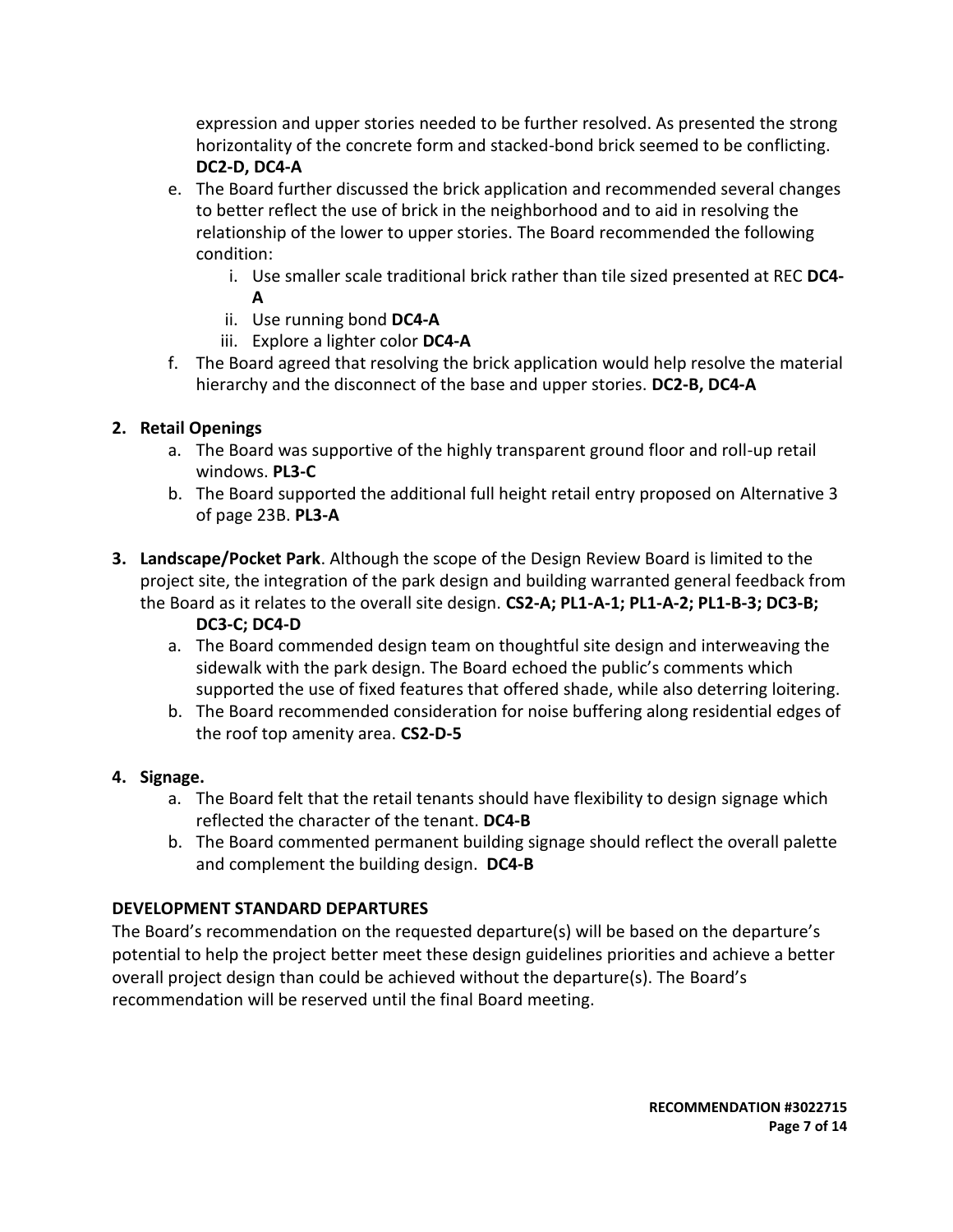At the time of the Recommendation the following departures were requested:

**1. Reduced Front and Side Setback from street lot line (SMC 23.45.518 Table B):** The Code requires a 5' minimum and a 7' average along both Union Street and University Street. The applicant proposes a minimum setback of 0'-3" and an average setback of 0'-7" along both Union Street and University Street.

The Board expressed unanimous support for the reduced setback at the ground floor given the proposed use of high quality materials, transparency, and operable windows, and efforts to improve the public realm. The Board expressed unanimous support for the requested departure at the upper levels given the complexities of design on a triangular lot and reduced height compared to the allowable zone height which created greater compatibility with the surrounding neighborhood context and contributed to the reduction of bulk/scale which is the intent of this setback standard. **CS2-D, PL3-C-1, CS2-C-1; CS2-D, DC2-D**

**2. Reduced Side Setback from Interior lot line (SMC 23.45.518 Table B):** The Code requires structures 42' or less provide a 5' minimum setback and a 7' average setback; structure above 42' require a 7' minimum setback and a 10' average setback. The applicant proposes a minimum setback of 2'-2" and an average setback of 4"-1" for the full height of the structure.

The Board indicated unanimous support, acknowledging the site constraints of triangular lots, and the efforts made to fit the building into the existing context. **CS2-D**

**3. Sight Triangle (SMC 23.54.030 G)** The Code requires a 10' x10' triangle at each side of the driveway with no obstruction in the vertical spaces between 32" an 82" from the ground. The applicant proposes encroachments within the sight triangles with an overall provided clear width of driveway viewing area of 17'-10".

The Board indicated unanimous support, acknowledging the site constraints of triangular lots, and the efforts made to fit the building into the existing context. At EDG the Board commented the likelihood of this departure being needed and suggested further analysis of the driveway. Analysis resulted in the requested departure, which was supported. **CS2-B-1**

**4. Reduced Deck Setback (SMC 23.45.518.I)** The Code states that unenclosed decks may project 4' into required setbacks, though not closer than 5' to any lot lines. The applicant proposes a 0' setback from the lot line.

The Board indicated unanimous support, acknowledging the site constraints, and supporting the decks as an integral component of the overall design composition. **CS2-D, DC2-B**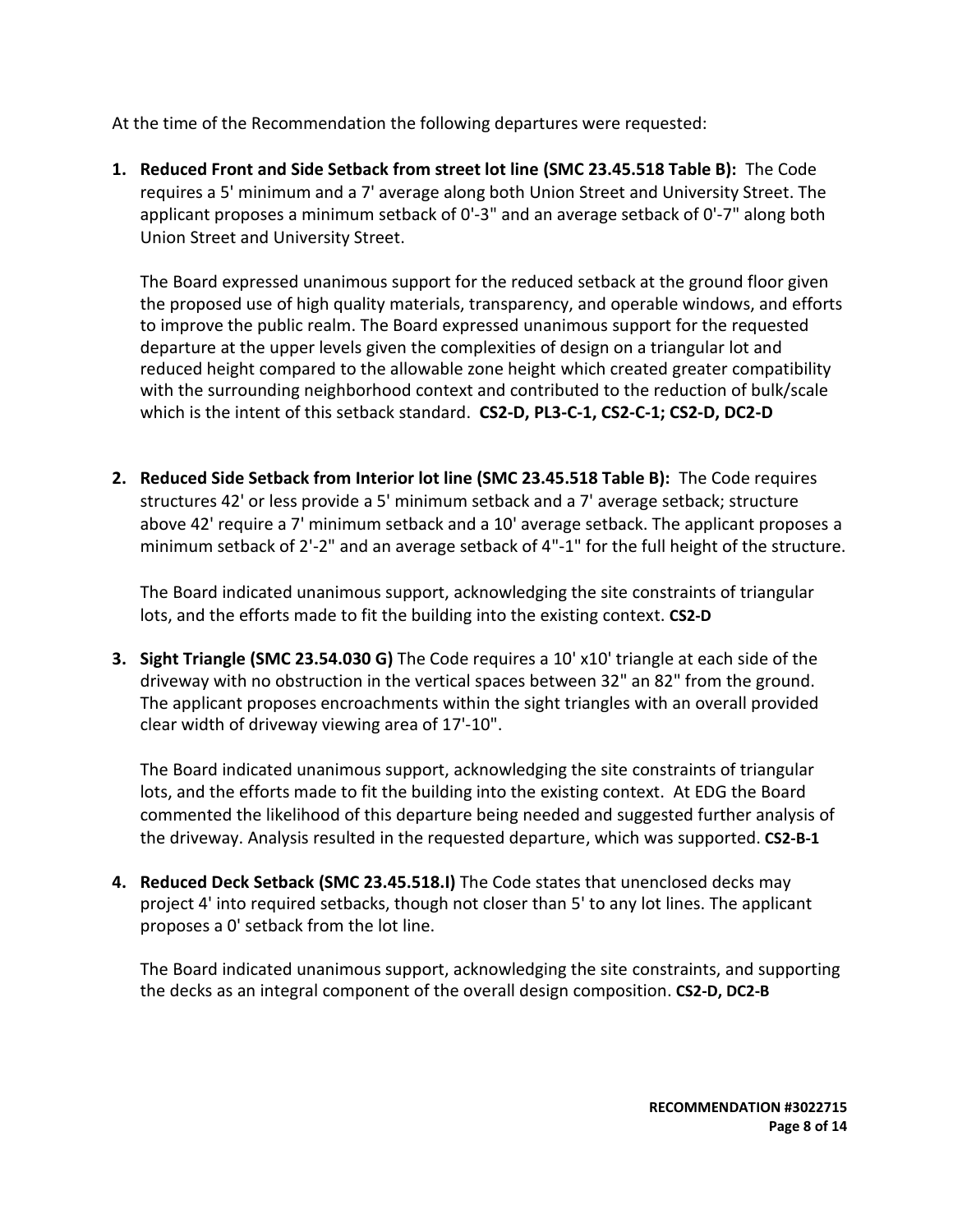**5. Commercial Use Standards – Ground Floor (SMC 23.45.532.A.1):** The Code limits commercial uses to the ground floor. The applicant proposes a mezzanine level open to the ground floor with commercial use.

The Board indicated unanimous support for additional commercial space which would further activate this street edge. **CS2-B-1**

**6. Garage Door Size (SMC 23.45.536.D3):** The Code limits the size of garage doors facing a street to 75 square feet. The applicant proposes one garage door which is 100 square feet (10' wide by 10' tall).

The Board indicated unanimous support for this departure as the proposed door was in proportion with the overall fenestration pattern and façade composition. **DC2-B-1**

## **DESIGN REVIEW GUIDELINES**

The priority Citywide and Neighborhood guidelines identified as Priority Guidelines are summarized below, while all guidelines remain applicable. For the full text please visit the [Design Review website.](https://www.seattle.gov/dpd/aboutus/whoweare/designreview/designguidelines/default.htm)

# **CONTEXT & SITE**

|  |  | CS2 Urban Pattern and Form: Strengthen the most desirable forms, characteristics, and |
|--|--|---------------------------------------------------------------------------------------|
|  |  | patterns of the streets, block faces, and open spaces in the surrounding area.        |
|  |  |                                                                                       |

# **CS2-A Location in the City and Neighborhood**

**CS2-A-1. Sense of Place:** Emphasize attributes that give a distinctive sense of place. Design the building and open spaces to enhance areas where a strong identity already exists, and create a sense of place where the physical context is less established.

# **CS2-B Adjacent Sites, Streets, and Open Spaces**

**CS2-B-1. Site Characteristics:** Allow characteristics of sites to inform the design, especially where the street grid and topography create unusually shaped lots that can add distinction to the building massing.

**CS2-B-2. Connection to the Street:** Identify opportunities for the project to make a strong connection to the street and public realm.

**CS2-B-3. Character of Open Space:** Contribute to the character and proportion of surrounding open spaces.

**CS2-C Relationship to the Block**

**CS2-C-1. Corner Sites:** Corner sites can serve as gateways or focal points; both require careful detailing at the first three floors due to their high visibility from two or more streets and long distances.

**CS2-D Height, Bulk, and Scale**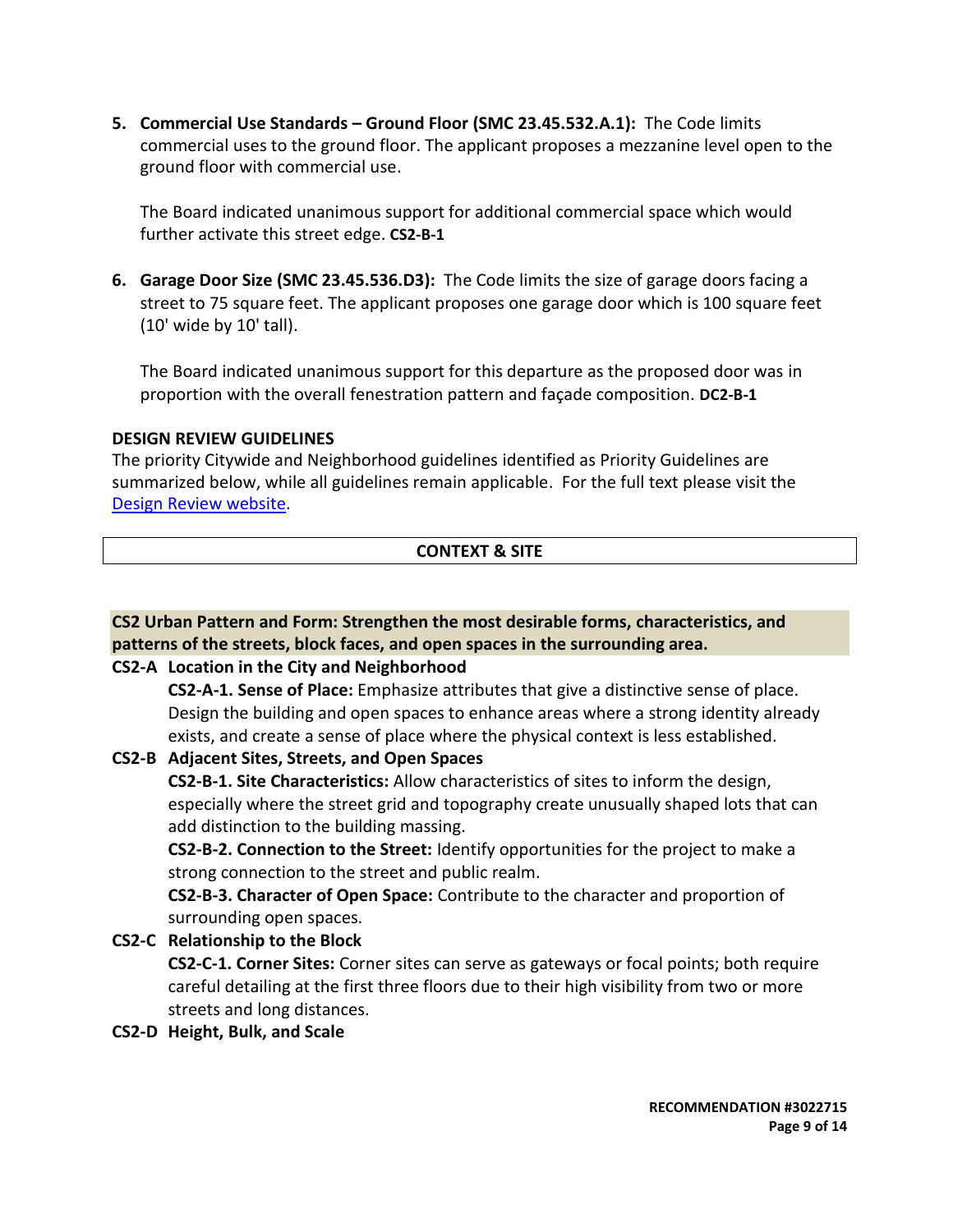**CS2-D-1. Existing Development and Zoning:** Review the height, bulk, and scale of neighboring buildings as well as the scale of development anticipated by zoning for the area to determine an appropriate complement and/or transition.

**CS2-D-5. Respect for Adjacent Sites:** Respect adjacent properties with design and site planning to minimize disrupting the privacy of residents in adjacent buildings.

**CS3 Architectural Context and Character: Contribute to the architectural character of the neighborhood.**

# **CS3-A Emphasizing Positive Neighborhood Attributes**

**CS3-A-1. Fitting Old and New Together:** Create compatibility between new projects, and existing architectural context, including historic and modern designs, through building articulation, scale and proportion, roof forms, detailing, fenestration, and/or the use of complementary materials.

**CS3-A-3. Established Neighborhoods:** In existing neighborhoods with a well-defined architectural character, site and design new structures to complement or be compatible with the architectural style and siting patterns of neighborhood buildings.

## **CS3-B Local History and Culture**

**CS3-B-1. Placemaking:** Explore the history of the site and neighborhood as a potential placemaking opportunity. Look for historical and cultural significance, using neighborhood groups and archives as resources.

#### **PUBLIC LIFE**

# **PL1 Connectivity: Complement and contribute to the network of open spaces around the site and the connections among them.**

#### **PL1-A Network of Open Spaces**

**PL1-A-1. Enhancing Open Space:** Design the building and open spaces to positively contribute to a broader network of open spaces throughout the neighborhood. **PL1-A-2. Adding to Public Life:** Seek opportunities to foster human interaction through an increase in the size and quality of project-related open space available for public life.

#### **PL1-B Walkways and Connections**

**PL1-B-3. Pedestrian Amenities:** Opportunities for creating lively, pedestrian oriented open spaces to enliven the area and attract interest and interaction with the site and building should be considered.

# **PL1-C Outdoor Uses and Activities**

**PL1-C-1. Selecting Activity Areas:** Concentrate activity areas in places with sunny exposure, views across spaces, and in direct line with pedestrian routes.

**PL1-C-2. Informal Community Uses:** In addition to places for walking and sitting, consider including space for informal community use such as performances, farmer's markets, kiosks and community bulletin Boards, cafes, or street vending.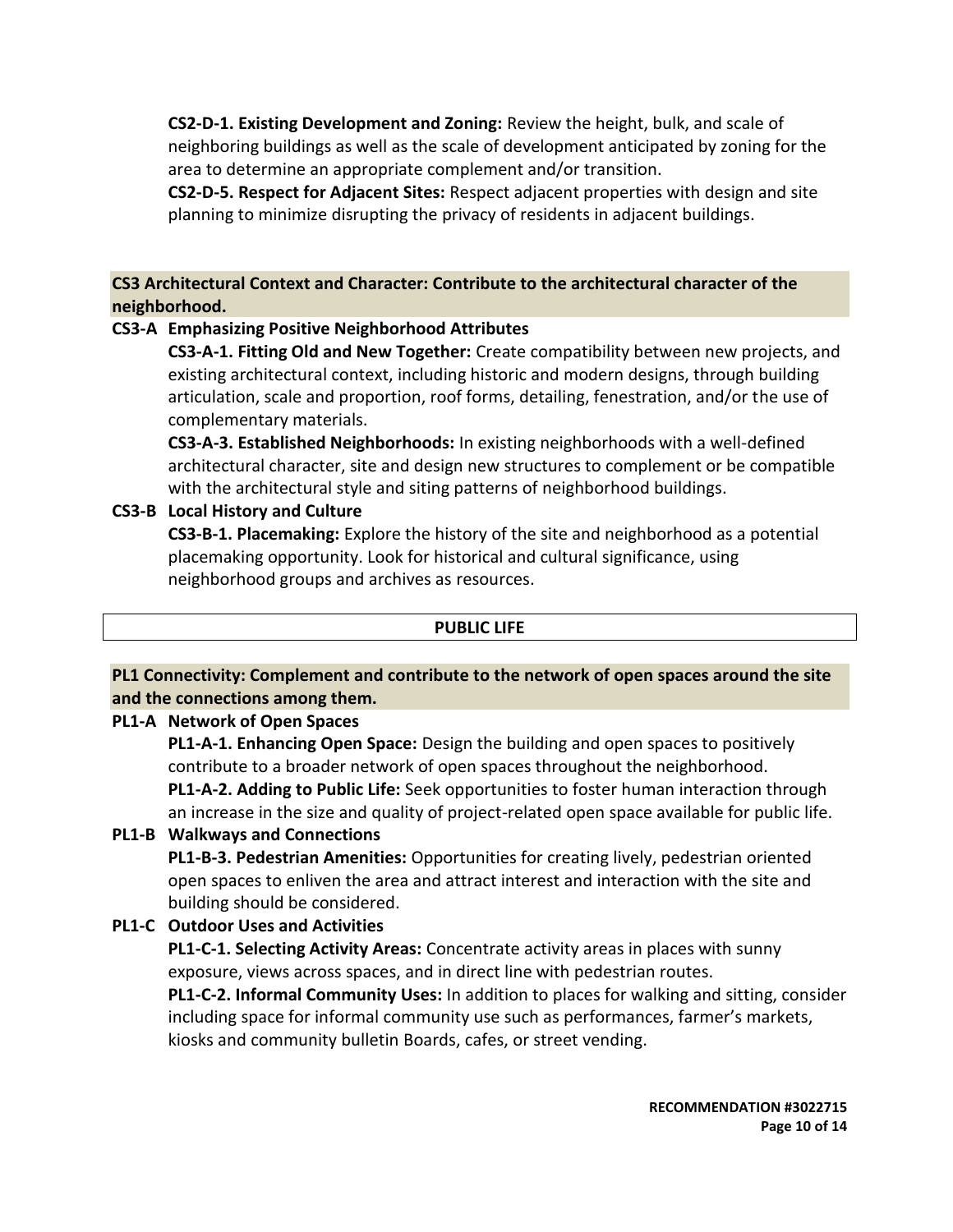**PL1-C-3. Year-Round Activity:** Where possible, include features in open spaces for activities beyond daylight hours and throughout the seasons of the year, especially in neighborhood centers where active open space will contribute vibrancy, economic health, and public safety.

## **PL2 Walkability: Create a safe and comfortable walking environment that is easy to navigate and well-connected to existing pedestrian walkways and features.**

#### **PL2-B Safety and Security**

**PL2-B-1. Eyes on the Street:** Create a safe environment by providing lines of sight and encouraging natural surveillance.

**PL2-B-2. Lighting for Safety:** Provide lighting at sufficient lumen intensities and scales, including pathway illumination, pedestrian and entry lighting, and/or security lights. **PL2-B-3. Street-Level Transparency:** Ensure transparency of street-level uses (for uses such as nonresidential uses or residential lobbies), where appropriate, by keeping views open into spaces behind walls or plantings, at corners, or along narrow passageways.

**PL3 Street-Level Interaction: Encourage human interaction and activity at the street-level with clear connections to building entries and edges.**

## **PL3-A Entries**

**PL3-A-1. Design Objectives:** Design primary entries to be obvious, identifiable, and distinctive with clear lines of sight and lobbies visually connected to the street. **PL3-A-4. Ensemble of Elements:** Design the entry as a collection of coordinated elements including the door(s), overhead features, ground surface, landscaping, lighting, and other features.

#### **PL3-C Retail Edges**

**PL3-C-1. Porous Edge:** Engage passersby with opportunities to interact visually with the building interior using glazing and transparency. Create multiple entries where possible and make a physical and visual connection between people on the sidewalk and retail activities in the building.

**PL3-C-2. Visibility:** Maximize visibility into the building interior and merchandise displays. Consider fully operational glazed wall-sized doors that can be completely opened to the street, increased height in lobbies, and/or special lighting for displays.

**PL3-C-3. Ancillary Activities:** Allow space for activities such as sidewalk vending, seating, and restaurant dining to occur. Consider setting structures back from the street or incorporating space in the project design into which retail uses can extend.

#### **DESIGN CONCEPT**

# **DC1 Project Uses and Activities: Optimize the arrangement of uses and activities on site. DC1-B Vehicular Access and Circulation**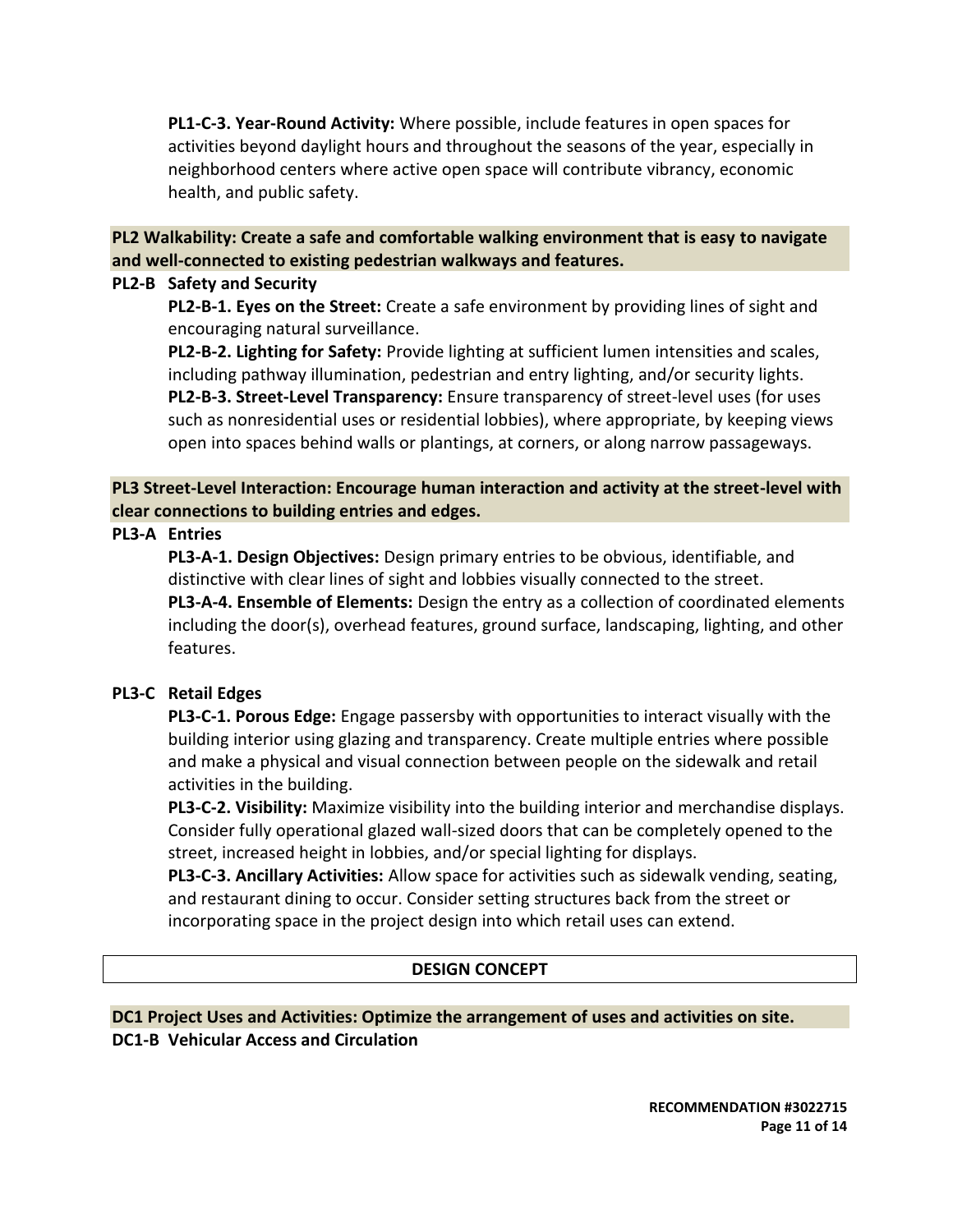**DC1-B-1. Access Location and Design:** Choose locations for vehicular access, service uses, and delivery areas that minimize conflict between vehicles and non-motorists wherever possible. Emphasize use of the sidewalk for pedestrians, and create safe and attractive conditions for pedestrians, bicyclists, and drivers.

# **DC1-C Parking and Service Uses**

**DC1-C-1. Below-Grade Parking:** Locate parking below grade wherever possible. Where a surface parking lot is the only alternative, locate the parking in rear or side yards, or on lower or less visible portions of the site.

**DC1-C-2. Visual Impacts:** Reduce the visual impacts of parking lots, parking structures, entrances, and related signs and equipment as much as possible.

**DC1-C-4. Service Uses:** Locate and design service entries, loading docks, and trash receptacles away from pedestrian areas or to a less visible portion of the site to reduce possible impacts of these facilities on building aesthetics and pedestrian circulation.

# **DC2 Architectural Concept: Develop an architectural concept that will result in a unified and functional design that fits well on the site and within its surroundings.**

**DC2-A Massing**

**DC2-A-2. Reducing Perceived Mass:** Use secondary architectural elements to reduce the perceived mass of larger projects.

#### **DC2-B Architectural and Facade Composition**

**DC2-B-1. Façade Composition:** Design all building facades—including alleys and visible roofs— considering the composition and architectural expression of the building as a whole. Ensure that all facades are attractive and well-proportioned.

#### **DC2-C Secondary Architectural Features**

**DC2-C-1. Visual Depth and Interest:** Add depth to facades where appropriate by incorporating balconies, canopies, awnings, decks, or other secondary elements into the façade design. Add detailing at the street level in order to create interest for the pedestrian and encourage active street life and window shopping (in retail areas). **DC2-C-2. Dual Purpose Elements:** Consider architectural features that can be dual purpose— adding depth, texture, and scale as well as serving other project functions. **DC2-C-3. Fit With Neighboring Buildings:** Use design elements to achieve a successful fit between a building and its neighbors.

# **DC2-D Scale and Texture**

**DC2-D-1. Human Scale:** Incorporate architectural features, elements, and details that are of human scale into the building facades, entries, retaining walls, courtyards, and exterior spaces in a manner that is consistent with the overall architectural concept

**DC2-D-2. Texture:** Design the character of the building, as expressed in the form, scale, and materials, to strive for a fine-grained scale, or "texture," particularly at the street level and other areas where pedestrians predominate.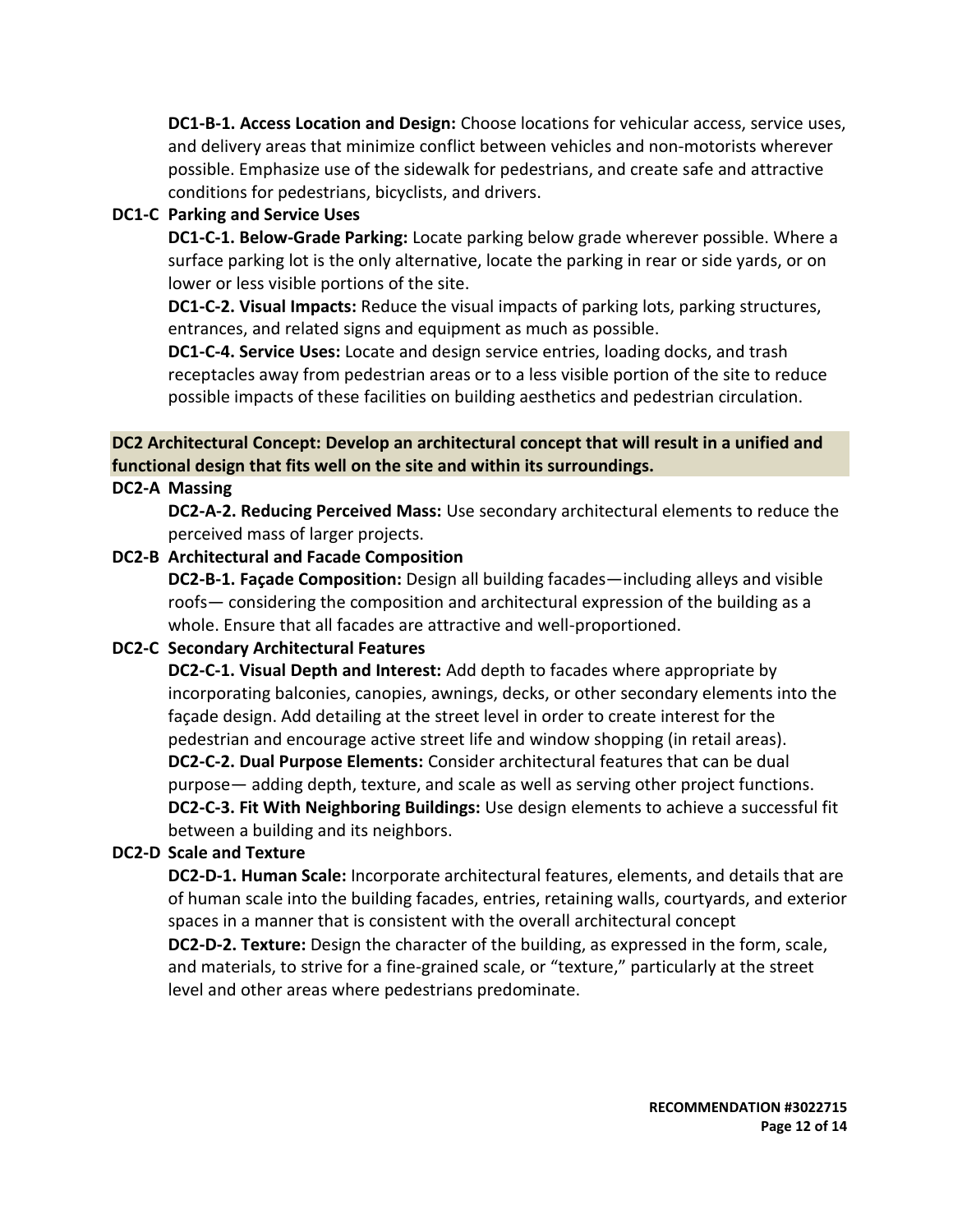**DC3 Open Space Concept: Integrate open space design with the building design so that they complement each other.**

## **DC3-B Open Space Uses and Activities**

**DC3-B-3. Connections to Other Open Space:** Site and design project-related open spaces to connect with, or enhance, the uses and activities of other nearby public open space where appropriate.

# **DC3-C Design**

**DC3-C-1. Reinforce Existing Open Space:** Where a strong open space concept exists in the neighborhood, reinforce existing character and patterns of street tree planting, buffers or treatment of topographic changes. Where no strong patterns exist, initiate a strong open space concept that other projects can build upon in the future.

**DC3-C-2. Amenities/Features:** Create attractive outdoor spaces suited to the uses envisioned for the project.

**DC4 Exterior Elements and Finishes: Use appropriate and high quality elements and finishes for the building and its open spaces.**

# **DC4-A Exterior Elements and Finishes**

**DC4-A-1. Exterior Finish Materials:** Building exteriors should be constructed of durable and maintainable materials that are attractive even when viewed up close. Materials that have texture, pattern, or lend themselves to a high quality of detailing are encouraged.

**DC4-B Signage**

**DC4-B-1. Scale and Character:** Add interest to the streetscape with exterior signs and attachments that are appropriate in scale and character to the project and its environs. **DC4-B-2. Coordination with Project Design:** Develop a signage plan within the context of architectural and open space concepts, and coordinate the details with façade design, lighting, and other project features to complement the project as a whole, in addition to the surrounding context.

# **C4-C Lighting**

**DC4-C-1. Functions:** Use lighting both to increase site safety in all locations used by pedestrians and to highlight architectural or landscape details and features such as entries, signs, canopies, plantings, and art.

# **DC4-D Trees, Landscape, and Hardscape Materials**

**DC4-D-2. Hardscape Materials:** Use exterior courtyards, plazas, and other hard surfaced areas as an opportunity to add color, texture, and/or pattern and enliven public areas through the use of distinctive and durable paving materials. Use permeable materials wherever possible.

**DC4-D-4. Place Making:** Create a landscape design that helps define spaces with significant elements such as trees.

# **RECOMMENDATIONS**